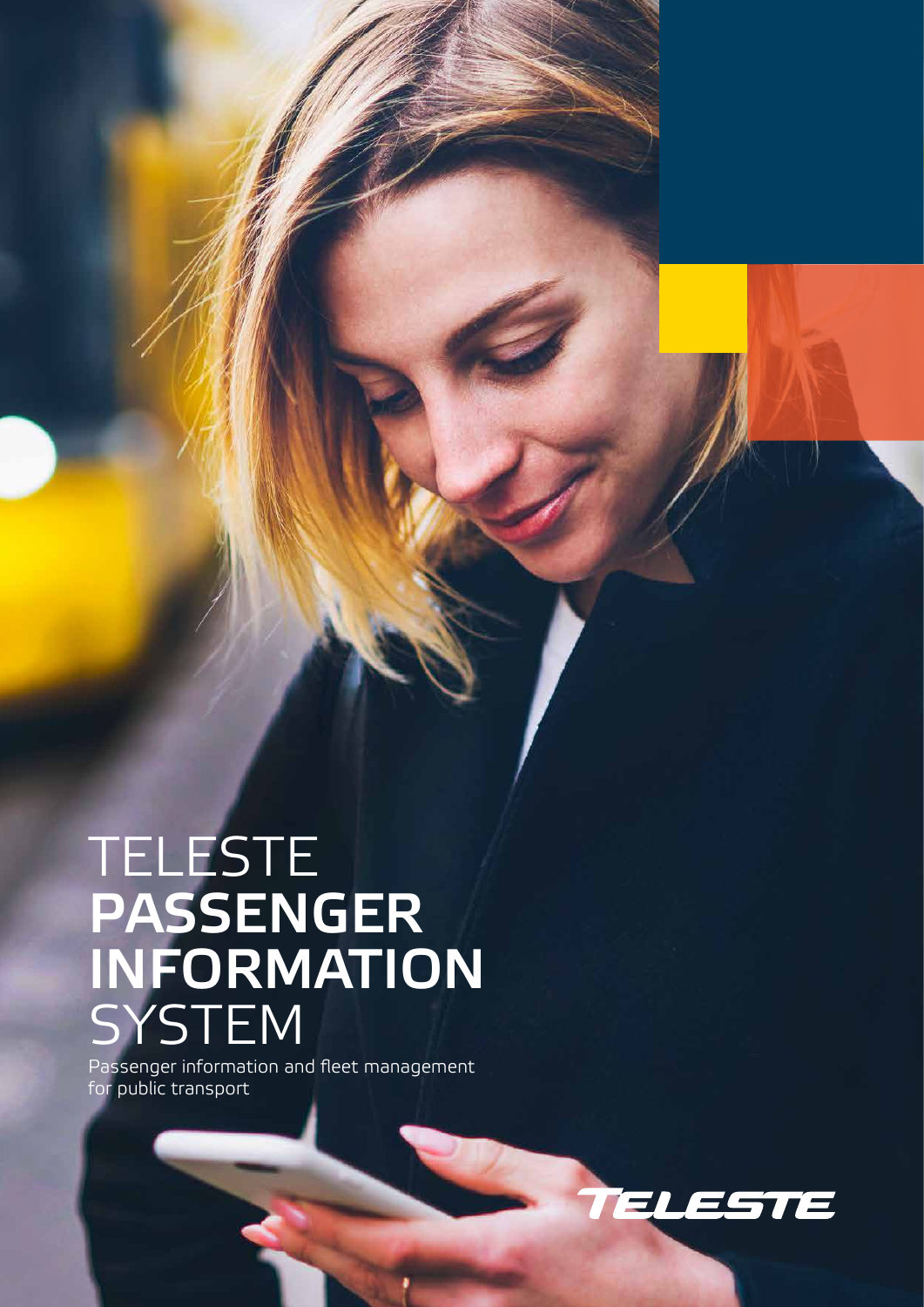# BETTER, INFORMATION ANYTIME AND ANYWHERE

Teleste passenger information systems provide operators, cities and communities with the most modern software applications for public transport.

2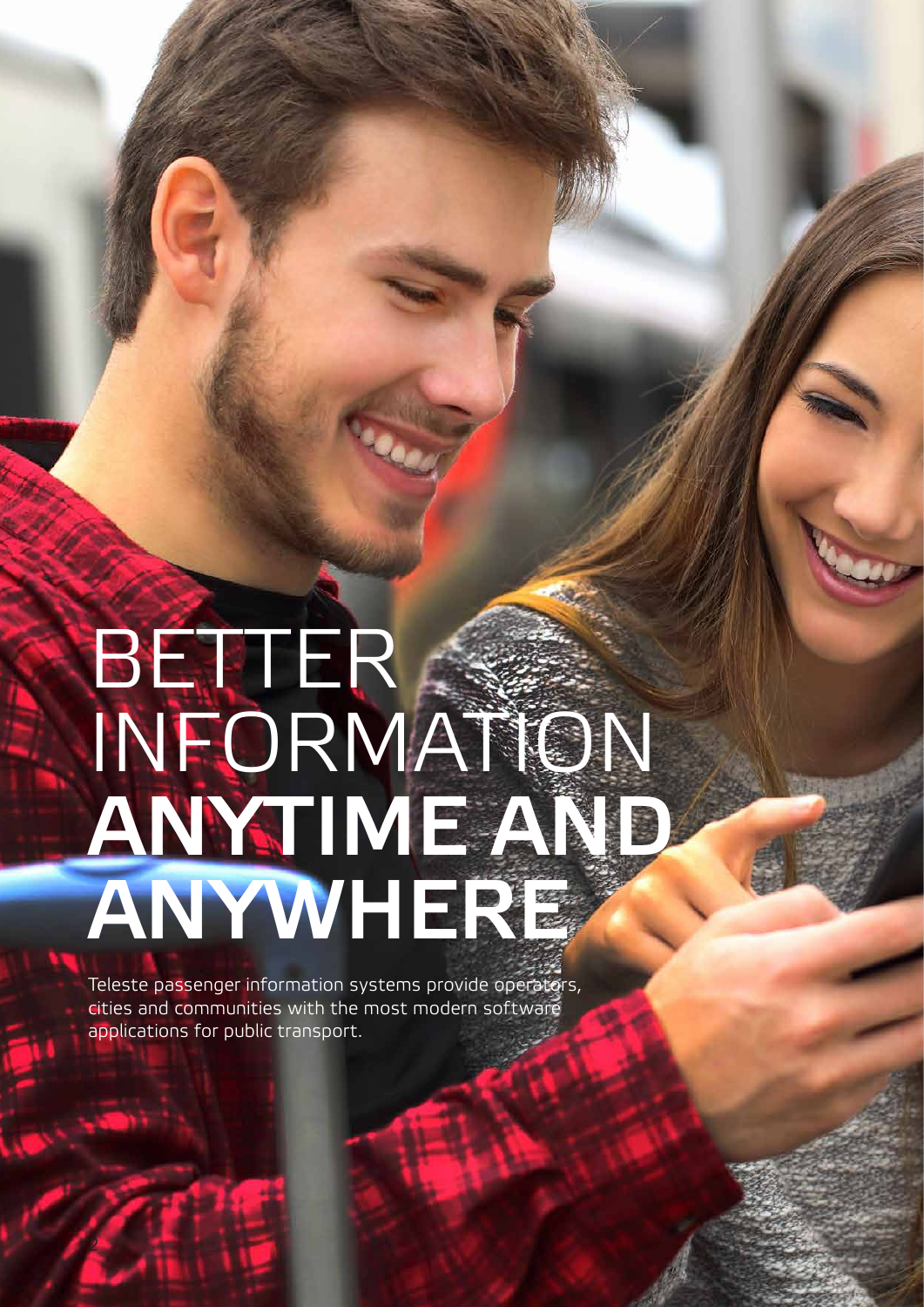# IMPROVE THE JOURNEY

Our information systems have been designed for more reliable, easier to manage, better to maintain and, in terms of content, even more exciting passenger information. The systems guarantee that the relevant data is available for passengers at every step of their journey.

#### Manage every information channel

If you are looking for an effective solution to manage and deliver passenger information, our system provides you with a multitude of interfaces to multiple sources but also APIs to an array of information channels. This way, you can ensure that relevant information is available where you need it most: at every location in your transport network.

#### Keep passengers informed

In order to minimize the dispatcher's workload, we have defined automated processes for them. As long as there are no service disruptions, they would only need to monitor the operation of the network. And if critical situations should occur during operation, your dispatchers can quickly launch specific information campaigns across all channels and media.

ASKANDON BRESSING AT 1700

#### Let your system grow

You can utilize our system equally for the smallest fleets and numbers of passenger information units, as well as for complete train, tram and bus fleets and entire cities. The web-based and modular software architecture adapts to your needs, regardless whether you want to expand your operation or use new software functions. Our iqu/hub is the right software tool for you.



| <b>B</b> interest                                                       |                                                        | 30552.PM<br>Nedrosta Dicerton (2,201)                                        |                                                             |         | <b>RESIDENTE O C</b>                                  |       |
|-------------------------------------------------------------------------|--------------------------------------------------------|------------------------------------------------------------------------------|-------------------------------------------------------------|---------|-------------------------------------------------------|-------|
| <b>CO</b> Hole                                                          | $\mathbf{C}$                                           | $\mathbf{Q} = 0$                                                             | э<br>Parties                                                | 2       | and a financial company of the bat-<br>Bulletin Board |       |
| (2 kwise)<br>19114<br>here.<br>(Fee<br>'n<br><b>Alexander Food</b><br>٠ | School 2<br>1404<br>Salaried<br>$rac{1}{1}$<br>3 panel | ID General<br><b>Valence</b><br>painting also<br>other work.<br><b>MARCA</b> | <b>Campa</b><br>$\frac{15\,\mathrm{keV}}{10\,\mathrm{keV}}$ | Assess. | Denver,<br>$\frac{1}{2}$<br><b>Size Hiter company</b> | Sand. |
| $\Delta$ Alatons<br>Associated                                          | El Tam<br>Partes<br>Palamed                            |                                                                              |                                                             |         |                                                       |       |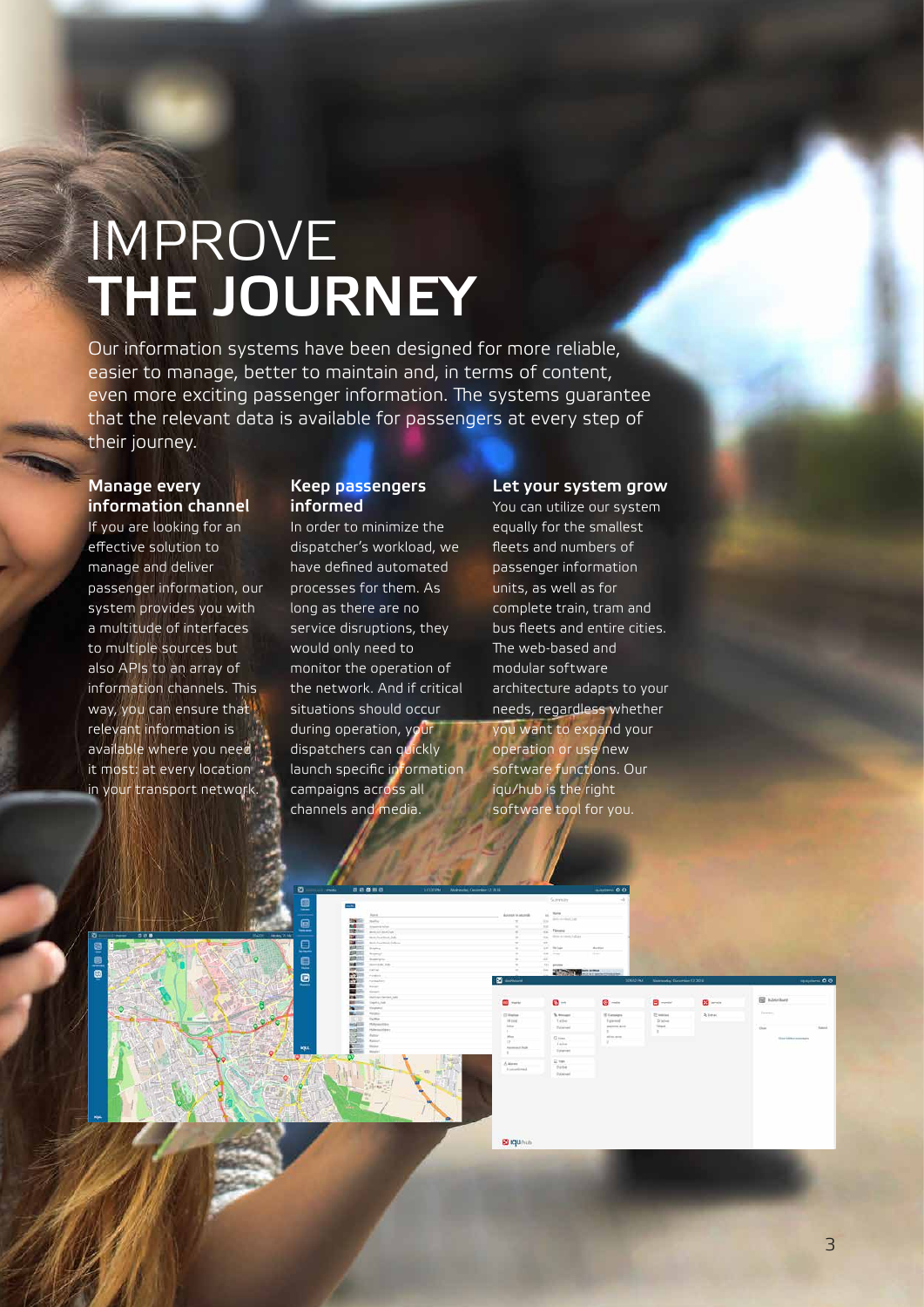## DELIVER TIMELY AND PERSONALISED SERVICES

Real-time data but also essential health information protecting your passengers and staff are provided quickly and consistently on smartphones and websites, or even throughout your entire transport network. You can prepare this data in such a way that you can launch complete campaigns with just a few clicks and make them available to your passengers. This makes it easier for your passengers to find their way around in your system and to trust your operations and services from start to finish.

### New advertisement capabilities

Our passenger information system is added with advertisement capabilities allowing you to deliver multimedia content of your choice on clear and sharp information displays. Our portfolio includes, for example, information pillars and ultra-wide TFT LCD displays that reshape the information space both on board as well as at stations and platforms.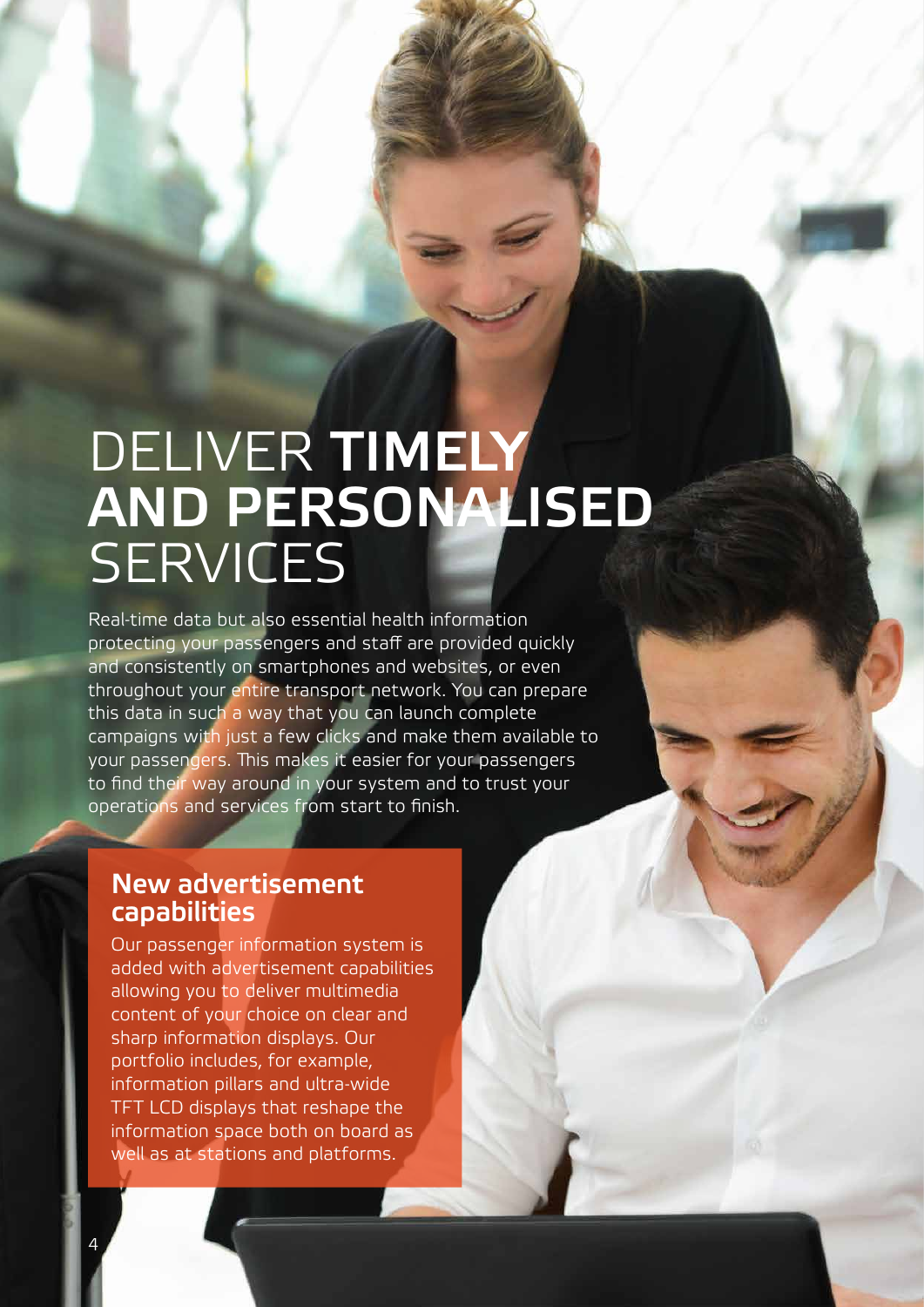### Passenger information system in the Stuttgart Region

With comprehensive software and more than 270 displays within the Stuttgart Metropolitan Area (VVS), Teleste's passenger information system is one of the largest applications of its kind in Germany. The system covers a high technological bandwidth with TFT, monochrome and full-color LED displays.

In addition, over 40 clients and more than 100 users use the web-based central background system to efficiently monitor and administer the displays. The real-time data comes via the VVS data hub and is transferred directly to the displays without delay.



## FOCUS ON WHAT IS IMPORTANT: THE PASSENGER

Today's passengers expect accurate and real-time travel information, available right when they need it. By ensuring the delivery of up-to-date information throughout the transport system, you can improve the passenger experience as well as eventually increase ridership and revenues.

#### Utilizing a multitude of sources

The essential basis of real-time information is the position data of buses and trains, which is essential for accurate arrival and departure information. If this data is generated continuously, passengers use it to plan their journeys or to find alternative lines, routes and connections in the event of service disruptions. Here, Teleste's background system uses real-time data from a wide range of sources to effectively and accurately inform passengers across all transport systems and communication channels.

#### Different services for different needs

One of the major challenges for public transport is the vast variety of passengers and passenger needs. Our background system processes the data for a variety of communication channels to meet the individual needs of passengers. Whether displays, websites, social media or even smartphones: With our sophisticated software suite iqu/hub, you will offer your passengers both consistent data and individualized and tailored information across all communication channels.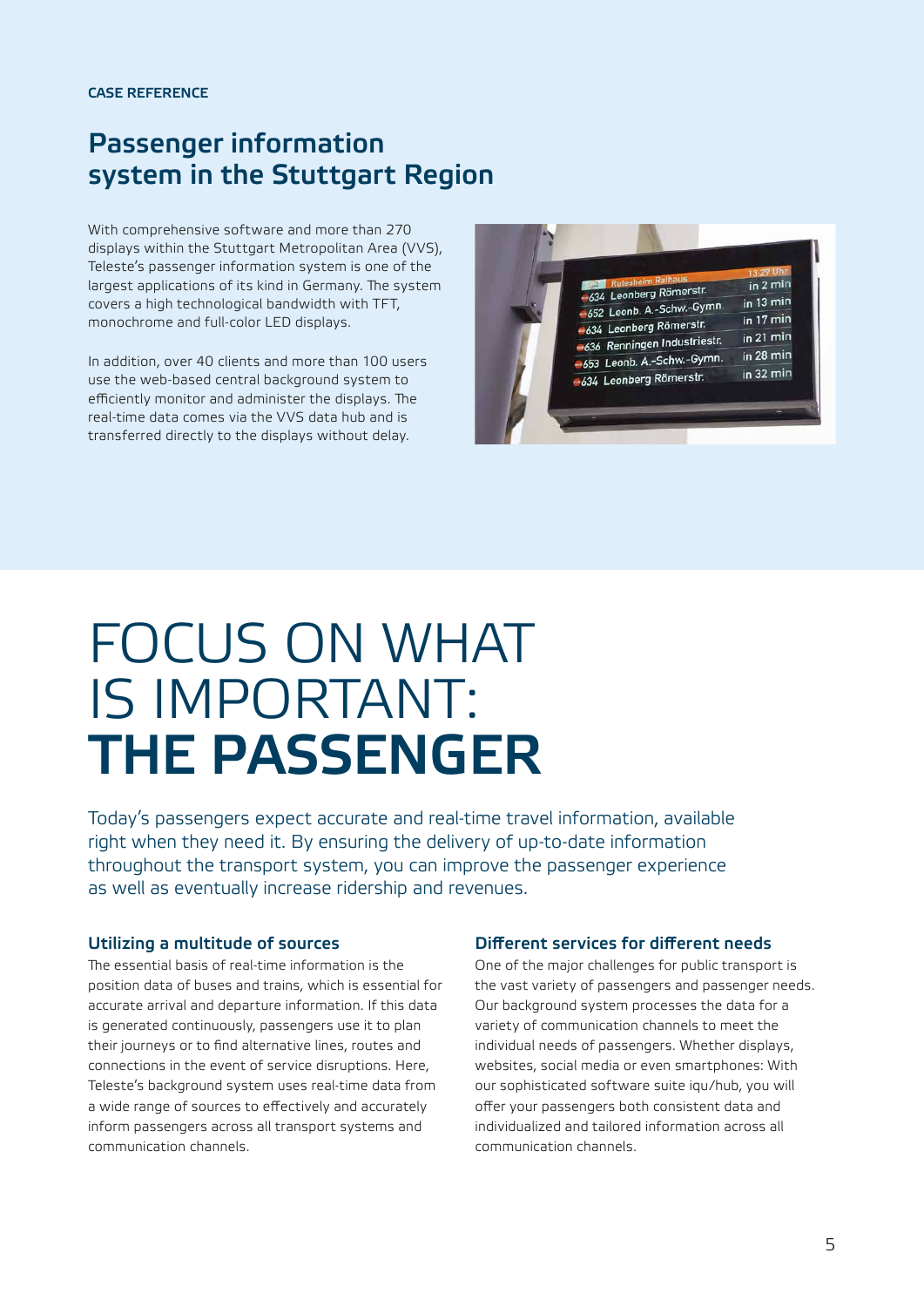### PASSENGER INFORMATION AND FLEET MANAGEMENT MADE EASY

Our passenger information system offers several smart modules for checking the content of displays, delivering information about service disruptions, creating content playlists for selected displays or for monitoring your fleet on a digital map. You can simply choose the modules that best meet your needs and requirements. The system is browser-based and can be operated anywhere.

#### Display control with the display hub

When you have hundreds or thousands of displays on the street, at a station or railway, bus or metro line, you have to know whether they work and what they are showing. Our passenger information system allows you to do that: the simple, graphic view enables you to check the status of your displays and what is currently being presented on them. You can see:

- Status updates from all the displays
- Tabular and simple visualization of all error messages
- The display content that is retrieved via live stream and screenshots

#### Passenger information management

One of the essential tasks in a passenger information system is notifying the affected passengers in case of service disruptions or unexpected incidents. To enable quick and easy management and delivery of messages, our system offers you:

- Overview of all existing information measures
- Creation of new messages in just a few mouse clicks
- Fast initialization of complete information campaigns
- Logical selection of stops, displays, routes and dates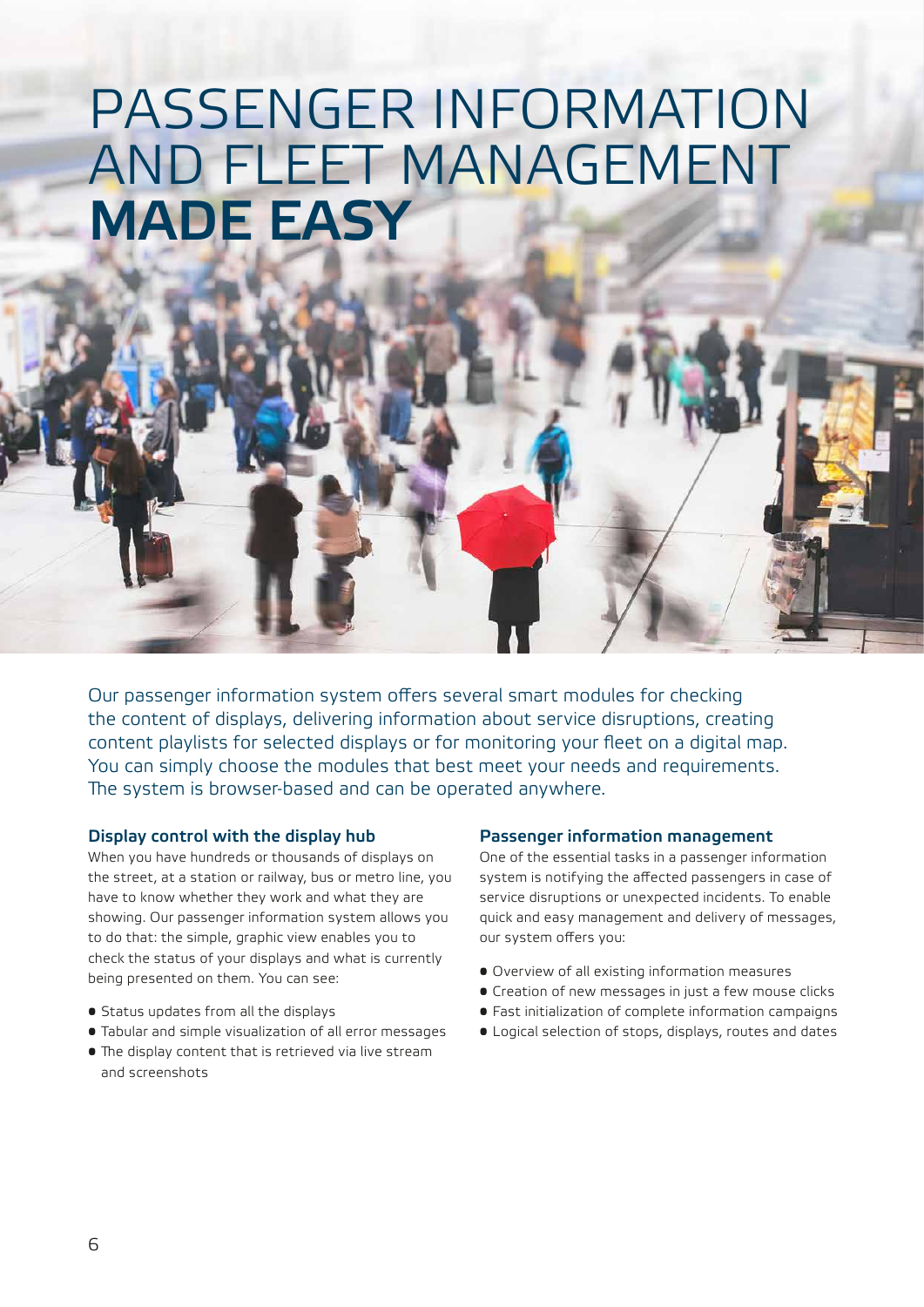

#### Media content management with the media hub

In addition to classic content such as departures and special texts, the media hub can also be used to present higher-quality information, especially on TFT displays. This includes, for example, texts, images and videos that are compiled into playlists and visualized on selected displays or display groups.

These playlists can also be scheduled to be displayed automatically at certain times of the day or on specific days of the week. With the media hub you have an easy overview of all visual playlists and also their contents, in order to adjust and edit all essential visual elements at a later stage.

#### Fleet monitoring with the monitor hub

To keep track of your fleet, you need to access their location information easily and in real-time. Our system offers you a very inexpensive alternative to traditional AVL (automated vehicle location) system solutions allowing you to monitor your vehicles moving around the city, or rail and metro lines. On a clear and simple map view, you can instantly see whether each of the vehicles is on time and how it is connected to the other vehicles within your transport system. Providing information from fleet management to other parts of the system allows you to create unique and precise

passenger information including, for example, automatically calculated and delivered departure forecasts for all vehicles and stops.

#### The smart data core application iqu/core

In order to perform all these tasks of passenger information and fleet monitoring precisely, a highperformance core application is required. With iqu/core, a data core is available that links all known data sources via APIs and interfaces such as VDV, SIRI, GTFS, etc. with the data consumers, also on an API basis. The data is processed in abstracted form in real time and transmitted to all connected applications. The APIs are disclosed as far as possible so that third-party systems can also connect to our system.

#### Consistency across all media and channels

Teleste's portfolio includes a wide range of modern display technologies such as TFT LCD, mono-chrome and full color RBG LED as well as low energy displays. In addition to display media at stations, as well as in vehicles, data is transmitted to social networks and apps. All these media are served by the jou/core, which incorporates all available data. This ensures that maximum consistency of all information is achieved on all channels. The modular system architecture ensures that the Teleste solution can be integrated into almost any existing IT environment.